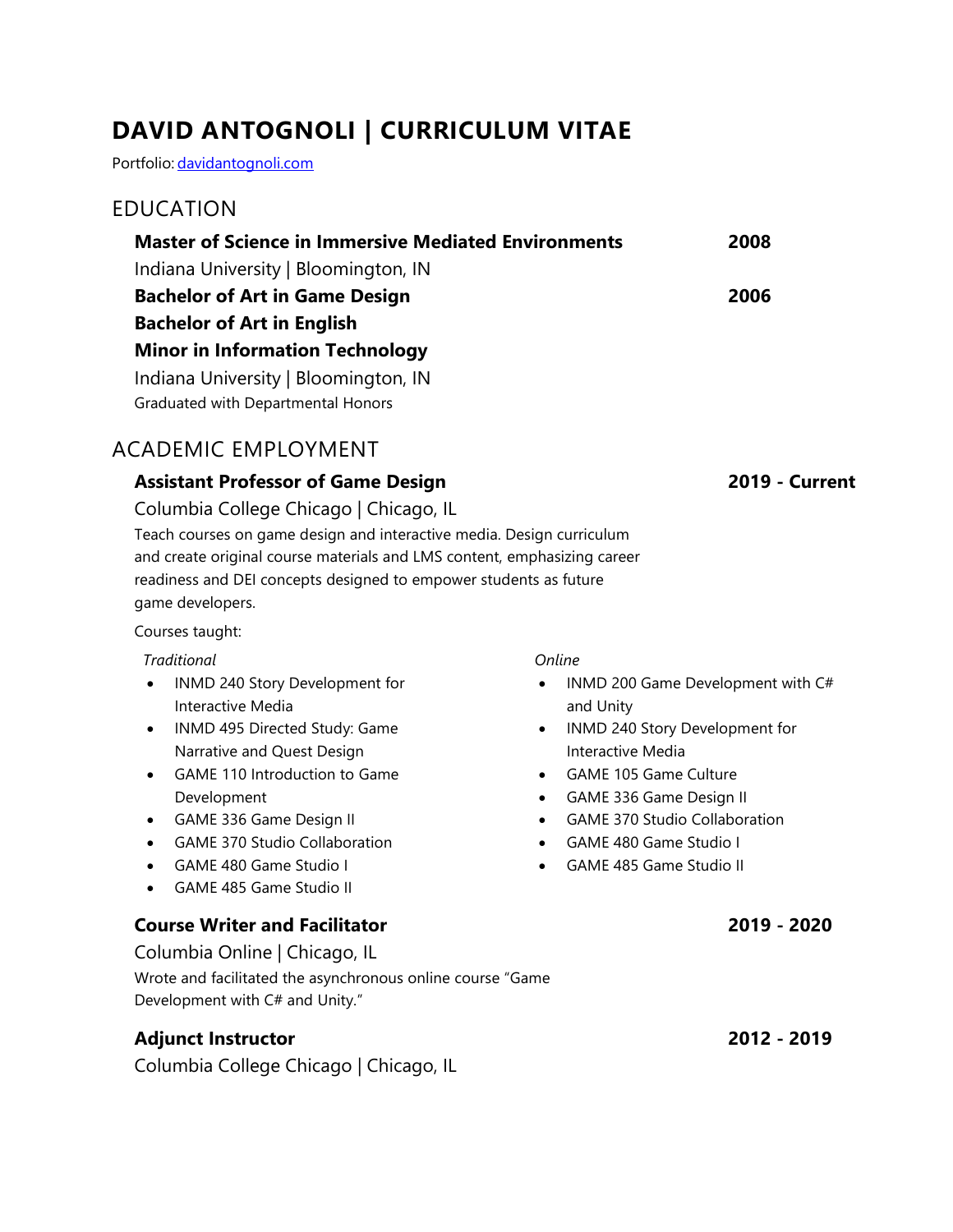Instructed classes, designed syllabi, and administered all grades for undergraduate courses. Led multiple students through directed studies. Served as the part-time faculty representative on the Interactive Arts and Media Curriculum Committee from 2016 – 2017.

Courses taught:

- PROG 101 Introduction to Programming
- INMD 240 Story Development for Interactive Media
- GAME 110 Introduction to Game Development
- GAME 220 Simulations and Serious Games
- GAME 225 Game Engine Scripting
- GAME 320 Indie Game Sprint
- GAME 336 Game Design II
- GAME 345 Advanced Game Engine Scripting
- GAME 350 Game Development Process
- GAME 370 Studio Collaboration

### **Research Assistant 2007 – 2008**

Indiana University | Bloomington, IN Worked under Professor Lee Sheldon on projects related to game design and interactive media.

### **Associate Instructor 2006 - 2007**

Indiana University | Bloomington, IN Taught discussion sections for larger lecture format classes of 100+ students. Held office hours. Administered grades. Delivered lectures on game design and production.

Courses taught:

- TELECOM 101 Living in the Information Age
- TELECOM 206 Introduction to Design and Production

## PROFESSIONAL EXPERIENCE

### **Manager / Founder 2020 – Current**

Night City | Chicago, IL

Founded a startup for community-based game development, exhibitions, and creation of educational resources. Partnered with non-profit STRYV365 to develop game materials that foster trauma resilience in youths. Manage and mentor several aspiring developers with alumni going on to work at AAA and indie game studios.

## **External Staff Content Writer (Engineering) 2017 – 2018**

Microsoft | Redmond Washington

- GAME 470 Indie Team Game Project
- GAME 475 Indie Team Game Studio
- GAME 480 Large Team Game Project
- GAME 485 Large Team Game Studio
- GAME 495 Directed Study: Narrative Design (Game Production)
- GAME 495 Directed Study: Encounter Design (Game Production)
- GAME 495 Directed Study: Applied Game Systems (Game Production)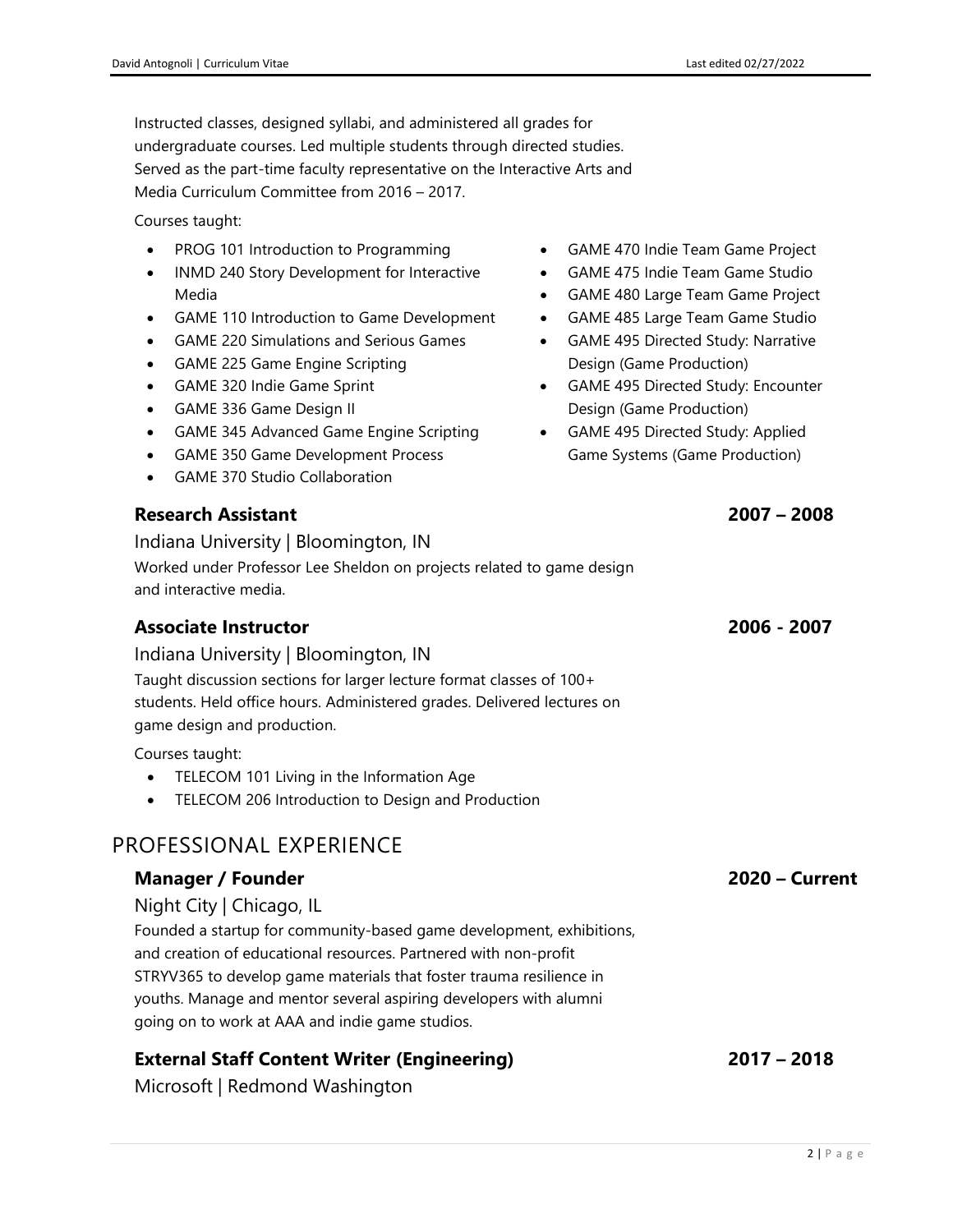| Developed learning materials for using the Unity game engine with<br>Microsoft's Visual Studio, C#, and Azure products. I wrote the public-<br>facing documentation for using Unity with Visual Studio and Visual Studio<br>for Mac.                                                                                                                                                                                                                                                                                                                                                                                                                                                                       |               |
|------------------------------------------------------------------------------------------------------------------------------------------------------------------------------------------------------------------------------------------------------------------------------------------------------------------------------------------------------------------------------------------------------------------------------------------------------------------------------------------------------------------------------------------------------------------------------------------------------------------------------------------------------------------------------------------------------------|---------------|
| <b>Contract Programmer</b><br>Gorilla Tactics   Amherst, MA<br>Programmed UI for an online multiplayer Unity mobile version of a<br>tabletop game.                                                                                                                                                                                                                                                                                                                                                                                                                                                                                                                                                         | 2014          |
| <b>Contract Game Designer</b><br>FlatRedBall   Lehi, UT<br>Designed and implemented puzzle levels for a mobile game.                                                                                                                                                                                                                                                                                                                                                                                                                                                                                                                                                                                       | 2013          |
| <b>Content Developer</b><br>GP Strategies Corporation   Columbia, MA<br>Designed and implemented game-based training for a major retail chain.                                                                                                                                                                                                                                                                                                                                                                                                                                                                                                                                                             | $2012 - 2013$ |
| <b>Game Designer</b><br>High Voltage Software   Hoffman Estates, IL<br>I was a driving force in the production of several console games with large<br>budgets and large teams. I made my most significant contributions in the<br>areas of systems and weapon design, player investment design, enemy<br>artificial intelligence design, level design, and production management.<br>Though I didn't always agree with design decisions imposed by<br>management, I got things done for them and emphasized communication<br>and coordination between design and the other departments. If a<br>programmer or producer had a design related question about a title I was<br>working on, they'd talk to me. | $2008 - 2011$ |
| <b>Game Designer</b><br>Quest Atlantis   Bloomington, IN<br>Designed and managed the implementation of narrative and quest<br>content for an educational, massively multiplayer online game. The<br>project was funded by a MacArthur Grant.                                                                                                                                                                                                                                                                                                                                                                                                                                                               | $2007 - 2008$ |
| <b>Assistant Designer</b><br>Dream Catcher Interactive   Toronto, ON<br>Wrote and edited dialog trees and puzzles for a Wii game based on the<br>novel, Evil Under the Sun.                                                                                                                                                                                                                                                                                                                                                                                                                                                                                                                                | $2006 - 2007$ |

## BOOK CHAPTERS

• Antognoli, David. "Reconceptualizing Video Games for Community Spaces." *Augmented and Mixed Reality for Communities*, edited by Joshua A. Fisher, CRC Press, 2021.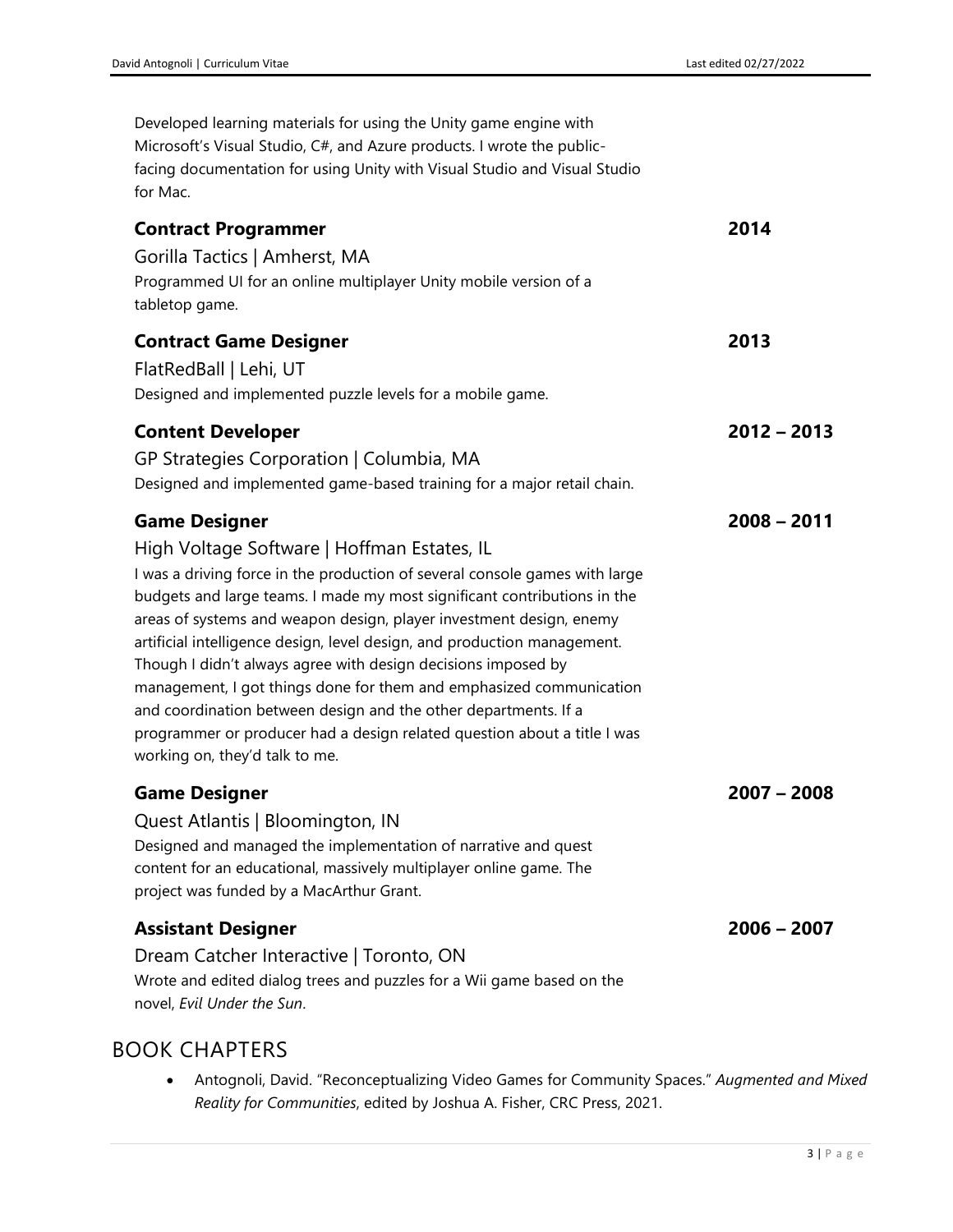## ARTICLES AND PROCEEDINGS

• Antognoli, David and Joshua A. Fisher. "The Purposes and Meanings of Video Game Bathrooms." 2021 IEEE Conference on Games (CoG). IEEE, 2021.

## GAME DEVELOPMENT

- Night City, LLC. *Brain Agents*. STRYV365, Inc., Ongoing.
- Antognoli, David and Michael Vaughn Green. *T.P.* Night City, LLC, 2020, tp.nightcitygames.com.
- Antognoli, David and Michael Vaughn Green. *The Cabeus Protocol*. Night City, LLC, 2018, [cabeus.nightcitygames.com.](http://www.cabeus.nightcitygames.com/)
- Antognoli, David, et al. *Nameoki Bottleworks*. Night City, LLC, 2017, [nightcity.itch.io/bottleworks.](https://nightcity.itch.io/bottleworks)
- FlatRedBall, LLC. *Anfloga*. FlatRedBall, LLC, 2017, [flatredball.itch.io/anfloga.](https://flatredball.itch.io/anfloga)
- FlatRedBall, LLC. *The Incredible Baron*. Black Shell Media, 2016, [store.steampowered.com/app/441510/The\\_Incredible\\_Baron.](https://store.steampowered.com/app/441510/The_Incredible_Baron/)
- Jon Sudbury Games. *Ortus Regni*. Jon Sudbury Games, 2014. [ortusregni.com.](http://ortusregni.com/)
- FlatRedBall, LLC. *Elemento*. Veracity Solutions, 2013.
- High Voltage Software. *Victorious: Time to Shine*. D3 Publishers of America, 2011.
- High Voltage Software. *Conduit 2*. Sega, 2011.
- High Voltage Software. *Dora Saves the Crystal Kingdom*. 2K Play, 2009.
- High Voltage Software. *The Conduit*. Sega, 2009.
- High Voltage Software. Dora the Explorer: Dora Saves the Snow Princess. 2K Play, 2008.
- High Voltage Software. *Go Diego Go! Great Dinosaur Rescue*. 2K Play, 2008.
- AWE Productions. *Agatha Christie: Evil Under the Sun*. The Adventure Company, 2007.
- Indiana University. *Quest Atlantis*. Indiana University, 2007.

### PRESENTATIONS AND SPEAKING ENGAGEMENTS

- Antognoli, David. "The Purposes and Meanings of Video Game Bathrooms." 3rd IEEE Conference on Games, 17 – 20 Aug. 2021, Virtual. Conference Presentation.
- Antognoli, David. "Rapid Prototyping for Game Development." Columbia College Chicago Alpha Lab, 2 Feb. 2020, Chicago, IL. Workshop.
- Antognoli, David. "Bad Game Design: Learning to Create Clear Interactions by Studying Bad Games." Chicago Camps UX Camp, 12 Oct. 2019, Chicago, IL. Conference Presentation.
- Antognoli, David. "IAM Game Capstone and Career Readiness." Columbia College Chicago Faculty Development Conference, May 2018, Chicago, IL. Conference Presentation.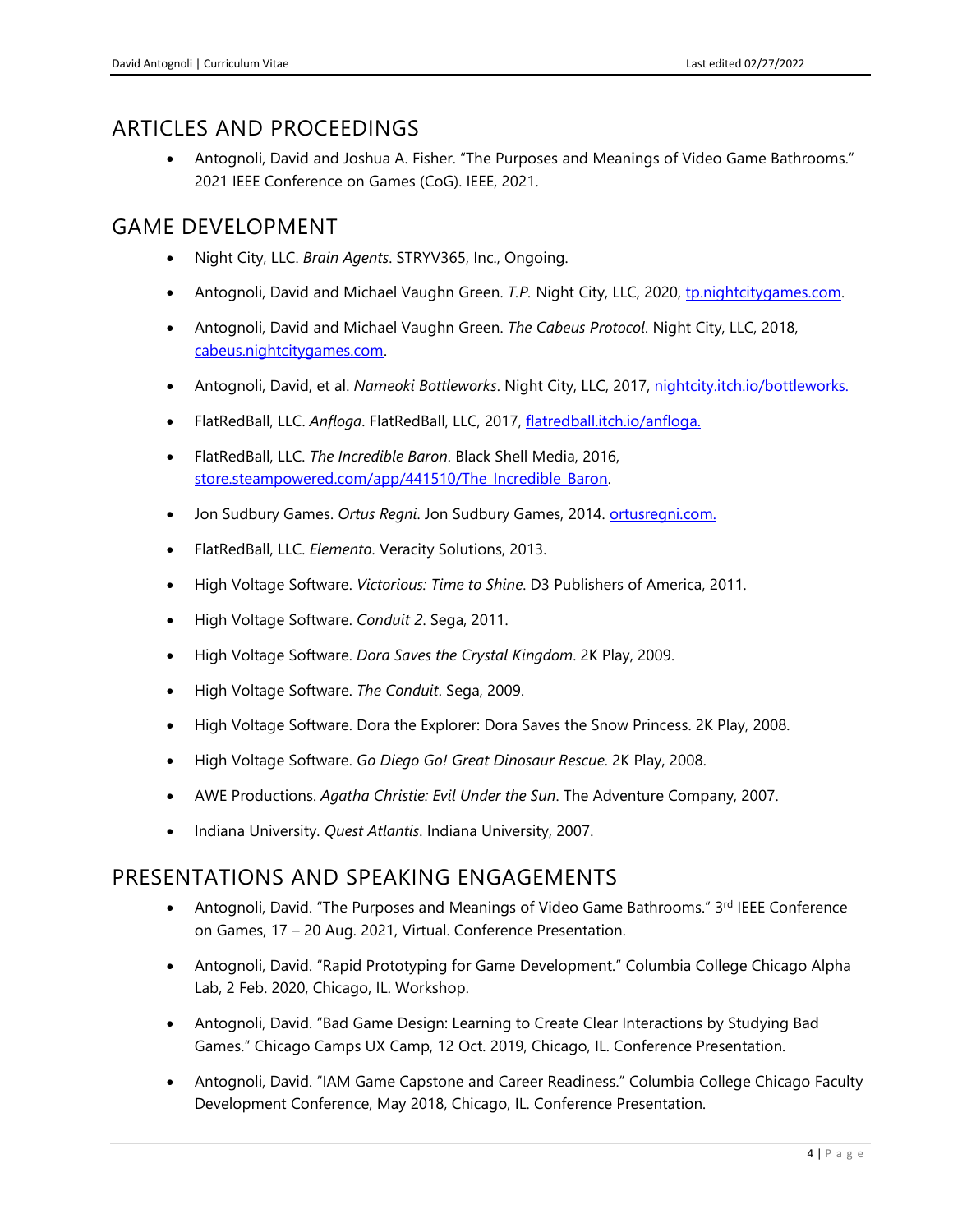- Antognoli, David. "Game Developers, How Do They Work?" Columbia College Chicago Alpha Lab, April 2018, Chicago IL. Lecture.
- Antognoli, David. "Build Better Games with Unity and Microsoft Azure." Microsoft Visual Studio Webinar, 7 Nov. 2017, Virtual. Workshop.
- Antognoli, David. "Independent Game Development." Quinipiac University, Apr. 2017, Virtual. Guest Lecture.
- Antognoli, David. "Kickstarter Tips You Can Actually Use!" Columbia Geek Culture Gala, Apr. 2015, Chicago, IL. Conference Presentation.

## PUBLIC SCHOLARSHIP

- Antognoli, David. "Let's Play Vampire Survivors: First Impressions." *Twitch*. January 2022, [twitch.tv/videos/1275025121.](https://www.twitch.tv/videos/1275025121)
- Antognoli, David. "Let's Play Prey (2017) First Impressions." *Twitch*. January 2022, [twitch.tv/videos/1260733975.](https://www.twitch.tv/videos/1260733975)
- Antognoli, David. "Let's Play Dishonored." *YouTube*, 4 Jan. 2022, *youtu.be/3NwTswIAYAY*.
- Antognoli, David. "How to use GitHub and GitHub Desktop." *YouTube*, 19 Oct. 2021, [youtu.be/igjbbGfKeG0.](https://youtu.be/igjbbGfKeG0)
- Antognoli, David and Joshua A. Fisher. "Video Game Bathroom Database." Aug. 2021, [vgbathrooms.colum.edu/.](https://vgbathrooms.colum.edu/)
- Antognoli, David. "Duke Nukem 3D Cinema Bathroom Explained." *YouTube*, 17 Aug. 2021, [youtu.be/\\_qioT3Yxswc.](https://youtu.be/_qioT3Yxswc)
- Antognoli, David. "Bitsy conditional dialog tutorial with variables." *YouTube*, 23 Feb. 2021, [youtu.be/Mrt0tk6HSvI.](https://youtu.be/Mrt0tk6HSvI)
- Antognoli, David. "Quake Mapping Process Journal Model." *GitHub*, 2021, [github.com/dantogno/quake-map.](https://github.com/dantogno/quake-map)
- Antognoli, David. "Tutorial: Create an Immersive Video Game Town." *Night City Academy*. Night City, LLC, 2021, [academy.nightcity.games/2021/04/05/tutorial-create-an-immersive-video-game](http://academy.nightcity.games/2021/04/05/tutorial-create-an-immersive-video-game-town/)[town.](http://academy.nightcity.games/2021/04/05/tutorial-create-an-immersive-video-game-town/)
- Antognoli, David. "Game Project Management on GitHub." *GitHub*, 2021, [github.com/dantogno/project-management-demo.](https://github.com/dantogno/project-management-demo)
- Antognoli, David. "Common 3D Game Design Scenarios Unity Tutorial Series." *YouTube*, 18 Nov. 2020, [youtube.com/playlist?list=PLPeqPXNgAkLdgf6dBhjsj\\_vF7LpzwfBOA.](https://www.youtube.com/playlist?list=PLPeqPXNgAkLdgf6dBhjsj_vF7LpzwfBOA)
- Antognoli, David. "Playtest feedback data visualizations." *YouTube*, 23 Oct. 2020, [youtu.be/BKumQabw41Q.](https://youtu.be/BKumQabw41Q)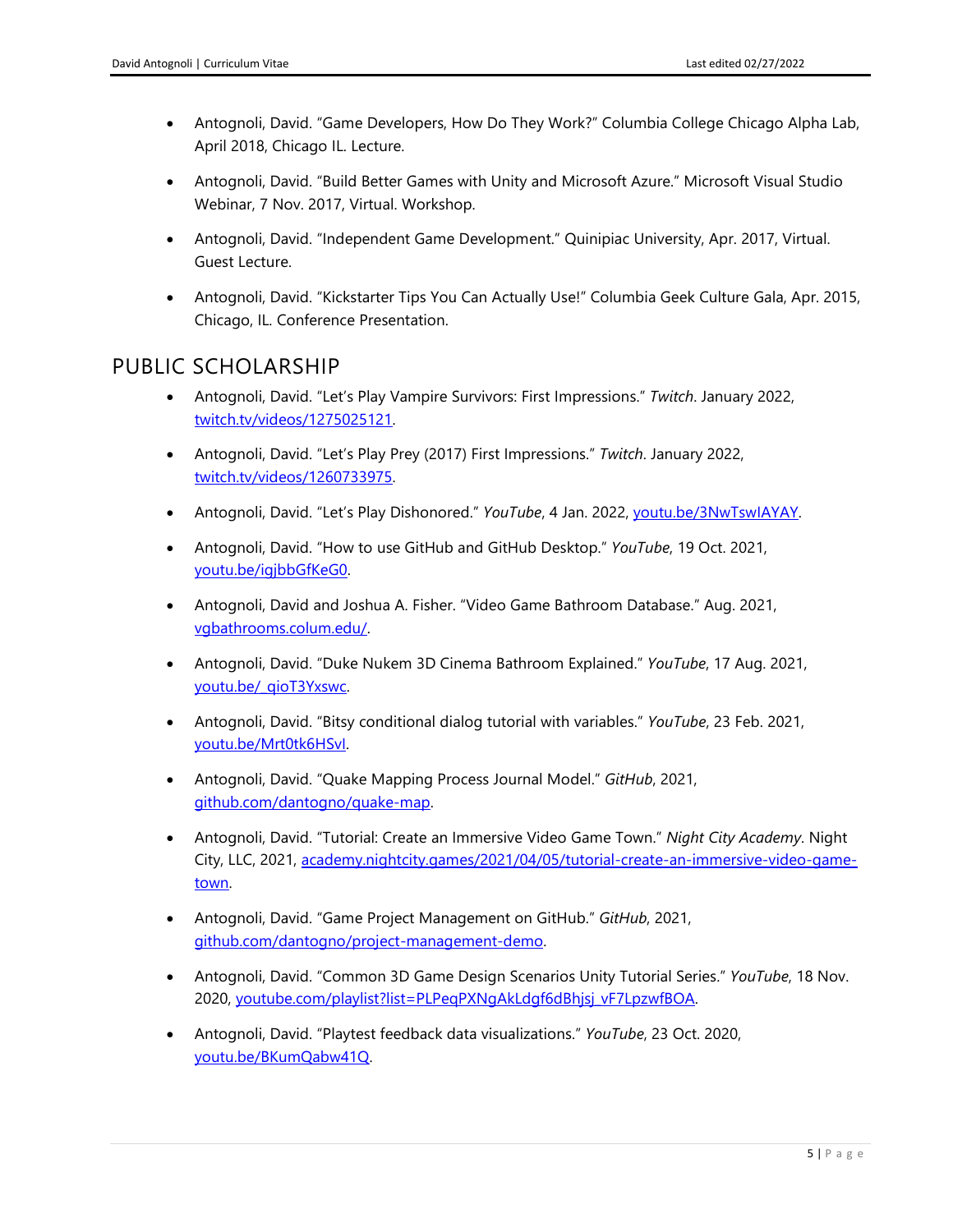- Antognoli, David. "Limbo Game Feel and Level Design Analysis." *YouTube*, 5 Feb. 2020, [youtube.com/watch?v=YhHMhXSEuxs.](https://www.youtube.com/watch?v=YhHMhXSEuxs)
- Antognoli, David. "Using Custom Art from Mixamo with Pixel Crushers Dialogue System." *YouTube*, 2 Dec. 2019, [youtube.com/watch?v=B7KoFSZEFCg.](https://www.youtube.com/watch?v=B7KoFSZEFCg)
- Antognoli, David. "Level Design in Gone Home." *YouTube*, 8 Aug. 2019, [youtube.com/watch?v=iUMuRuajwg0.](https://www.youtube.com/watch?v=iUMuRuajwg0)
- Antognoli, David. *Bad Game Design*. Night City, LLC, 2019.
- Antognoli, David. "Using .NET 4.x in Unity." *Microsoft Docs*, 2018, [docs.microsoft.com/en](https://docs.microsoft.com/en-us/visualstudio/cross-platform/unity-scripting-upgrade)[us/visualstudio/cross-platform/unity-scripting-upgrade.](https://docs.microsoft.com/en-us/visualstudio/cross-platform/unity-scripting-upgrade)
- Antognoli, David. "Azure Storage Bird." *Microsoft Docs*, 2018, [docs.microsoft.com/en](https://docs.microsoft.com/en-us/sandbox/gamedev/unity/samples/azure-storage-bird)[us/sandbox/gamedev/unity/samples/azure-storage-bird.](https://docs.microsoft.com/en-us/sandbox/gamedev/unity/samples/azure-storage-bird)
- Antognoli, David. "Facebook Authentication with Unity and Azure." *Microsoft Docs*, 2018, [docs.microsoft.com/en-us/sandbox/gamedev/unity/samples/azure-facebook-auth-unity.](https://docs.microsoft.com/en-us/sandbox/gamedev/unity/samples/azure-facebook-auth-unity)
- Antognoli, David. "Visual Studio Tools for Unity." *Microsoft Docs*, 2018, [docs.microsoft.com/en](https://docs.microsoft.com/en-us/visualstudio/cross-platform/visual-studio-tools-for-unity)[us/visualstudio/cross-platform/visual-studio-tools-for-unity.](https://docs.microsoft.com/en-us/visualstudio/cross-platform/visual-studio-tools-for-unity)
- Antognoli, David. "Get Started with Visual Studio Tools for Unity." *Microsoft Docs*, 2018, [docs.microsoft.com/en-us/visualstudio/cross-platform/getting-started-with-visual-studio-tools](https://docs.microsoft.com/en-us/visualstudio/cross-platform/getting-started-with-visual-studio-tools-for-unity)[for-unity.](https://docs.microsoft.com/en-us/visualstudio/cross-platform/getting-started-with-visual-studio-tools-for-unity)
- Antognoli, David. "Use Visual Studio Tools for Unity." *Microsoft Docs*, 2018, [docs.microsoft.com/en-us/visualstudio/cross-platform/using-visual-studio-tools-for-unity.](https://docs.microsoft.com/en-us/visualstudio/cross-platform/using-visual-studio-tools-for-unity)
- Antognoli, David. "Visual Studio for Mac Tools for Unity." *Microsoft Docs*, 2018, [docs.microsoft.com/en-us/visualstudio/mac/unity-tools.](https://docs.microsoft.com/en-us/visualstudio/mac/unity-tools)
- Antognoli, David. "Set Up Visual Studio for Mac Tools for Unity." *Microsoft Docs*, 2018, [docs.microsoft.com/en-us/visualstudio/mac/setup-vsmac-tools-unity.](https://docs.microsoft.com/en-us/visualstudio/mac/setup-vsmac-tools-unity)
- Antognoli, David. "Program with Unity and Azure." *Microsoft Docs*, 2017, docs.microsoft.com/en-us/visualstudio/cross-platform/visual-studio-tools-for-unity-azure.
- Antognoli, David. "Using Visual Studio for Mac Tools for Unity." *Microsoft Docs*, 2017, [docs.microsoft.com/en-us/visualstudio/mac/using-vsmac-tools-unity.](https://docs.microsoft.com/en-us/visualstudio/mac/using-vsmac-tools-unity)
- Antognoli, David. "Use Azure Easy Tables and the Mobile Apps SDK with Unity." *Microsoft Docs*, 2017, [docs.microsoft.com/en-us/sandbox/gamedev/unity/samples/azure-mobile-apps-unity](https://docs.microsoft.com/en-us/sandbox/gamedev/unity/samples/azure-mobile-apps-unity-racer)[racer.](https://docs.microsoft.com/en-us/sandbox/gamedev/unity/samples/azure-mobile-apps-unity-racer)
- Antognoli, David. "3D Character Writing Compared to 3D Level Design," *Game Design Center*, 2011, [gamedesigncenter.org/3d-character-writing-compared-to-3d-level-design.](http://www.gamedesigncenter.org/3d-character-writing-compared-to-3d-level-design)

## PUBLISHED GAME CRITICISM AND ARTICLES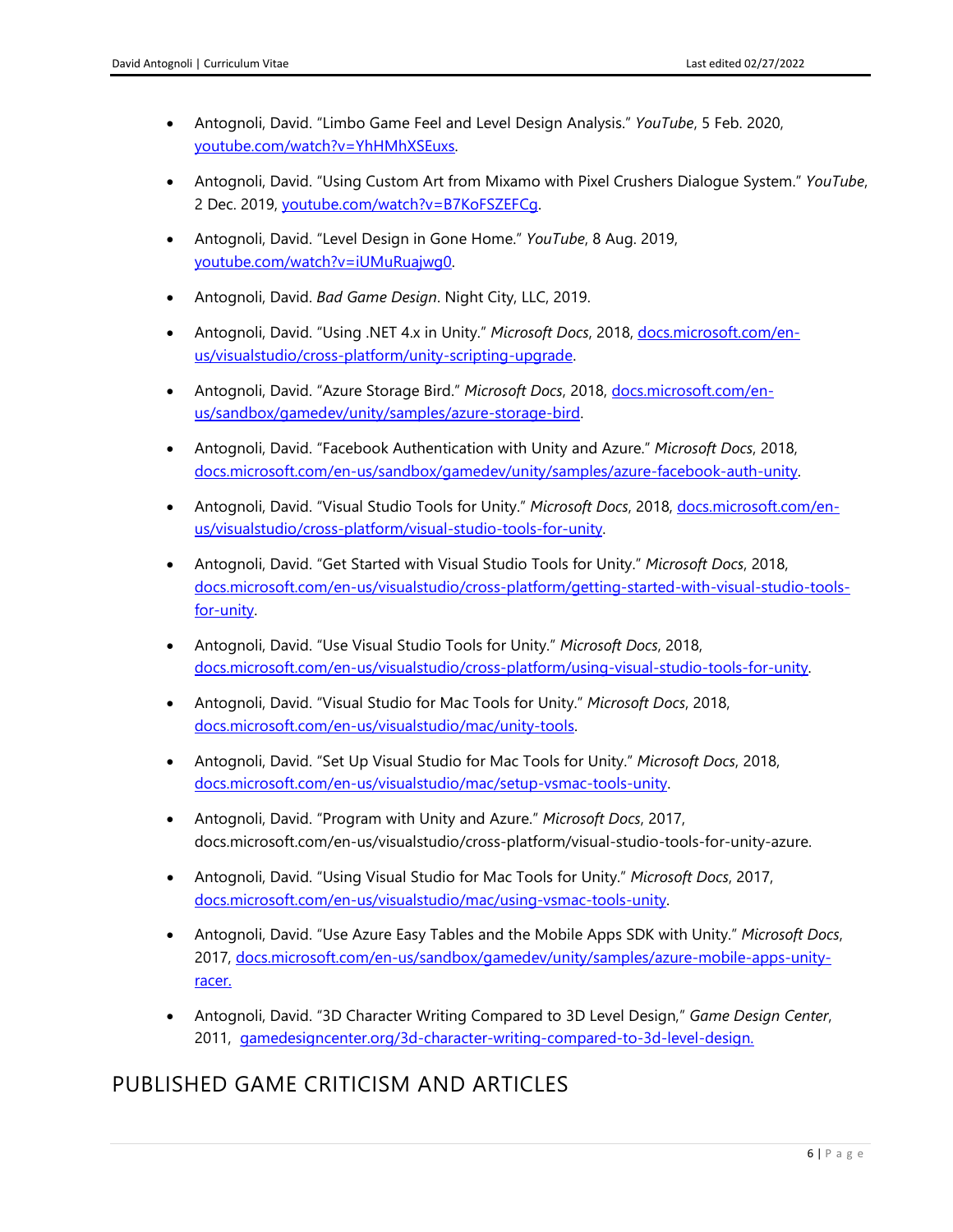- Sills, C. Warner, and Antognoli, David. "Wii Exta-game Features." *Indiana Daily Student*, 1 Feb. 2007, [idsnews.com/article/2007/02/wii-extra-game-features.](https://www.idsnews.com/article/2007/02/wii-extra-game-features)
- Brodsy, Alson and Antognoli, David. "Hunting With a Stylus." *Indiana Daily Student*, 6 Apr. 2006, [idsnews.com/article/2006/04/hunting-with-a-stylus.](https://idsnews.com/article/2006/04/hunting-with-a-stylus)
- Brodsy, Alson and Antognoli, David. "Mario Kart DS Not Quite Perfect," *Indiana Daily Student*, 1 Dec. 2005, [idsnews.com/article/2005/12/not-quite-perfect.](https://idsnews.com/article/2005/12/not-quite-perfect)
- Antognoli, David. "Bioware's Beauty," *Indiana Daily Student*, 28 Apr. 2005, [idsnews.com/article/2005/04/biowares-beauty.](https://idsnews.com/article/2005/04/biowares-beauty)
- Antognoli, David. "'Prime' Choice for Violent Gamers," *Indiana Daily Student*, 2 Dec. 2004, [idsnews.com/article/2004/12/prime-choice-for-violent-gamers.](https://www.idsnews.com/article/2004/12/prime-choice-for-violent-gamers)
- Antognoli, David. "From Demon Hordes to Sith Lords," *Indiana Daily Student*, 4 Nov. 2004, [idsnews.com/article/2004/11/from-demon-hordes-to-sith-lords.](https://www.idsnews.com/article/2004/11/from-demon-hordes-to-sith-lords)
- Antognoli, David. "'Outbreak' of PS2 'Resident Evil' Letdown Continues," *Indiana Daily Student*, 22 Apr. 2004, [idsnews.com/article/2004/04/outbreak-of-ps2-resident-evil-letdown-continues.](https://www.idsnews.com/article/2004/04/outbreak-of-ps2-resident-evil-letdown-continues)
- Antognoli, David. "Konami Capitalizes on Snake Nostalgia," *Indiana Daily Student*, 25 Mar. 2004, [idsnews.com/article/2004/03/konami-capitalizes-on-snake-nostalgia.](https://www.idsnews.com/article/2004/03/konami-capitalizes-on-snake-nostalgia)
- Antognoli, David. "Rise to Flop." *Indiana Daily Student*, 11 Mar. 2004, [idsnews.com/article/2004/03/rise-to-flop.](https://www.idsnews.com/article/2004/03/rise-to-flop)
- Antognoli, David. "Final Fantasy Returns to Nintendo… Finally," *Indiana Daily Student*, 26 Feb. 2004, [idsnews.com/article/2004/02/final-fantasy-returns-to-nintendo-finally.](https://www.idsnews.com/article/2004/02/final-fantasy-returns-to-nintendo-finally)
- Antognoli, David. "Online Role-playing game releases for PC," *Indiana Daily Student*, 4 Dec. 2003, [idsnews.com/article/2003/12/online-role-playing-game-releases-for-pc.](https://www.idsnews.com/article/2003/12/online-role-playing-game-releases-for-pc)
- Antognoli, David. "'Rogue Squadron' Returns for a 3rd Strike," *Indiana Daily Student*, 6 Nov. 2003, [idsnews.com/article/2003/11/rogue-squadron-returns-for-a-3rd-strike.](https://www.idsnews.com/article/2003/11/rogue-squadron-returns-for-a-3rd-strike)
- Antognoli, David. "'Hitz' Me Baby One More Time," *Indiana Daily Student*, 9 Oct. 2003, [idsnews.com/article/2003/10/hitz-me-baby-one-more-time.](https://www.idsnews.com/article/2003/10/hitz-me-baby-one-more-time)
- Antognoli, David. "Sequel of Same 'Calibur' as Predecessor," *Indiana Daily Student*, 11 Sep. 2003, [idsnews.com/article/2003/09/sequel-of-same-calibur-as-predecessor.](https://www.idsnews.com/article/2003/09/sequel-of-same-calibur-as-predecessor)
- Sills, C. Warner, and Antognoli, David. "F-Zero Thwarts Nintendo's Trend of Easy Games," 4 Sep. 2003, [idsnews.com/article/2003/09/f-zero-thwarts-nintendos-trend-of-easy-games.](https://www.idsnews.com/article/2003/09/f-zero-thwarts-nintendos-trend-of-easy-games)
- Antognoli, David. "'Wind Waker' Blows Away the Competition," *Indiana Daily Student*, 10 Apr. 2003.
- Antognoli, David. "Robots! Arenas! Oh My!" *Indiana Daily Student*, 27 Mar. 2003, [idsnews.com/article/2003/03/robots-arenasoh-my.](https://www.idsnews.com/article/2003/03/robots-arenasoh-my)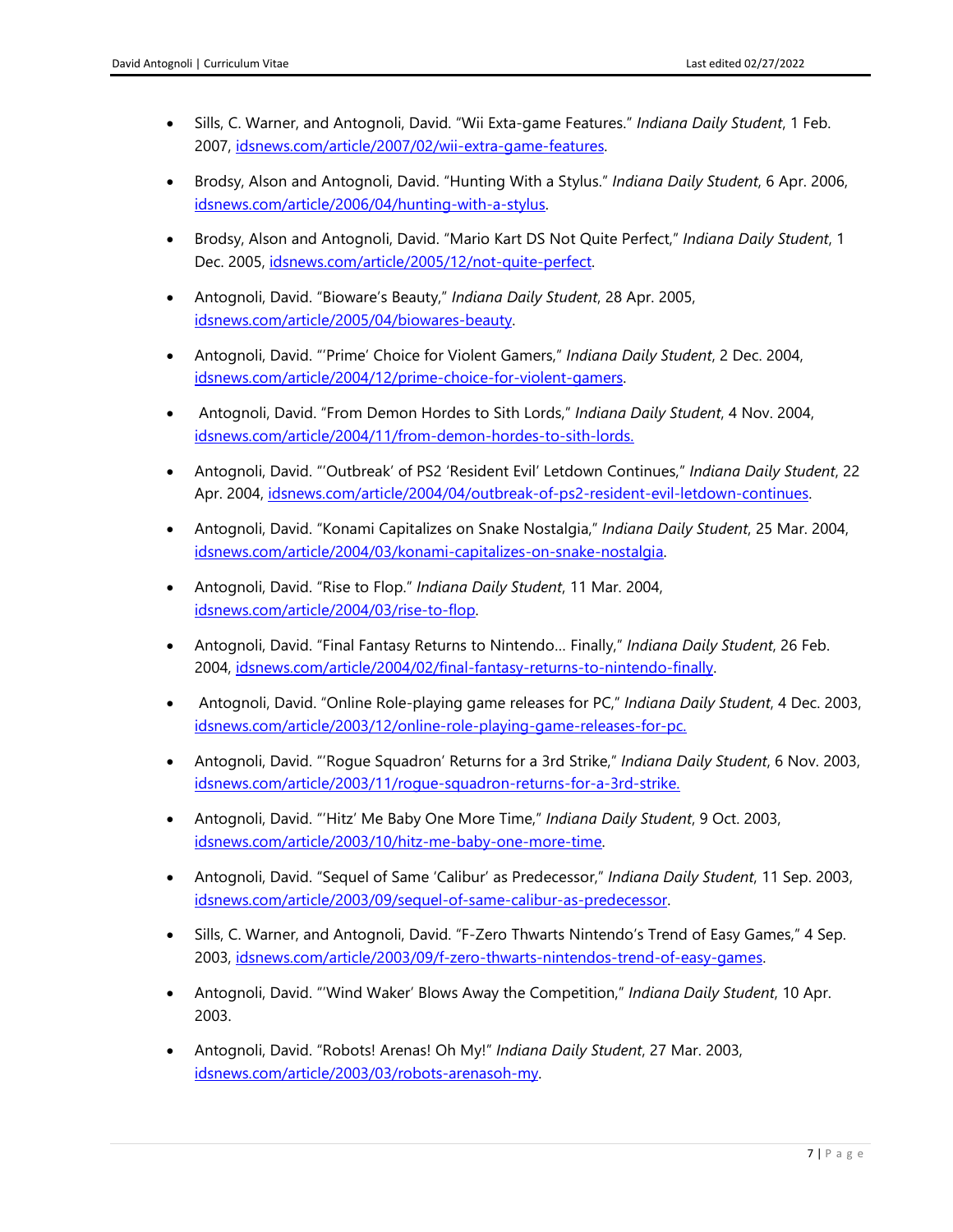• Antognoli, David. "Need For Speed? Check This Out," *Indiana Daily Student*, 7 Nov. 2002, [idsnews.com/article/2002/11/need-for-speed-check-this-out.](https://www.idsnews.com/article/2002/11/need-for-speed-check-this-out)

## MEDIA MENTIONS AND INTERVIEWS

- Koehler, Rhiannon. "Assistant Professor of Immersive and Interactive Media Releases New Book." Columbia College Chicago, 2021, [colum.edu/news-and-events/announcements/2021/assistant](https://www.colum.edu/news-and-events/announcements/2021/assistant-professor-of-immersive-and-interactive-media-releases-new-book)[professor-of-immersive-and-interactive-media-releases-new-book.](https://www.colum.edu/news-and-events/announcements/2021/assistant-professor-of-immersive-and-interactive-media-releases-new-book)
- Koehler, Rhiannon. "Assistant Professor David Antognoli on Game Design, Mentorship, and Serious Games" Columbia College Chicago, 2021, [colum.edu/news-and](https://www.colum.edu/news-and-events/articles/2021/assistant-professor-david-antognoli-on-game-design,-mentorship,-and-serious-games)[events/articles/2021/assistant-professor-david-antognoli-on-game-design,-mentorship,-and](https://www.colum.edu/news-and-events/articles/2021/assistant-professor-david-antognoli-on-game-design,-mentorship,-and-serious-games)[serious-games.](https://www.colum.edu/news-and-events/articles/2021/assistant-professor-david-antognoli-on-game-design,-mentorship,-and-serious-games)
- "Game Design Education with David Antognoli." Episode 218, *So Many Bits* from The Nerdologues, 6 Dec. 2019, [nerdologues.com/podcasts/so-many-bits/episodes/218-game-design-education-w](https://www.nerdologues.com/podcasts/so-many-bits/episodes/218-game-design-education-w-david-antognoli)[david-antognoli.](https://www.nerdologues.com/podcasts/so-many-bits/episodes/218-game-design-education-w-david-antognoli)
- Bokor, Marielle. "The 2019 Playtest Party at the Logan Theatre Boasts a Brand New Batch of Creative Games From Chicago Area Developers." *Third Coast Review*, 6 Dec. 2019, [thirdcoastreview.com/2019/12/06/the-2019-logan-playtest-party.](https://thirdcoastreview.com/2019/12/06/the-2019-logan-playtest-party/)
- "Playtest Night at the Logan Theatre 2019." Episode 215, *So Many Bits* from The Nerdologues, 26. Nov. 2019, https://www.nerdologues.com/podcasts/so-many-bits/episodes/215-playtest-nightlogan-theatre-2019.
- "Four Columbia Students Named Finalists for E3 College Game Competition." Columbia College Chicago, 14 May 2019, [colum.edu/news-and-events/announcements/2019/four-columbia](https://www.colum.edu/news-and-events/announcements/2019/four-columbia-students-named-finalists-for-the-e3-college-game-competition)[students-named-finalists-for-the-e3-college-game-competition.](https://www.colum.edu/news-and-events/announcements/2019/four-columbia-students-named-finalists-for-the-e3-college-game-competition)
- "2018 Excellence in Teaching Award Winners Announced." Columbia College Chicago, 7 June 2018, colum.edu/news-and-events/announcements/2018/2018-excellence-in-teaching-awardswinners-announced.html.
- Bokor, Antor. "There Was Great Local Talent at Logan Theatre's Playtest Party 2017." *Third Coast Review*, 22 Nov. 2017, [thirdcoastreview.com/2017/11/22/playtest-party-2017.](https://thirdcoastreview.com/2017/11/22/playtest-party-2017/)
- "Anfloga! Interview with David Antognoli." *3GCDudes*, 9 June 2017, [youtube.com/watch?v=AN](https://www.youtube.com/watch?v=AN-wIuxsBU0)[wIuxsBU0.](https://www.youtube.com/watch?v=AN-wIuxsBU0)
- "Anfloga Review." *Free Game Planet*, 2017, [freegameplanet.com/anfloga-download-game.](https://www.freegameplanet.com/anfloga-download-game/)
- Broderick, Anthony. "Alumni Work in Game Design, Development." Indiana University Media School, 2015, [mediaschool.indiana.edu/news/alumni-work-in-game-design-development.](http://mediaschool.indiana.edu/news/alumni-work-in-game-design-development/)
- Young, Georgina. "The Incredible Baron Preview Pixelated Strategy Done Well." *TechRaptor*, 6 Feb. 2015, [techraptor.net/content/incredible-baron-preview-pixelated-strategy-done-well.](https://techraptor.net/content/incredible-baron-preview-pixelated-strategy-done-well)
- Sheldon, Lee. *Character Development and Storytelling for Games*. Course Technology, 2013.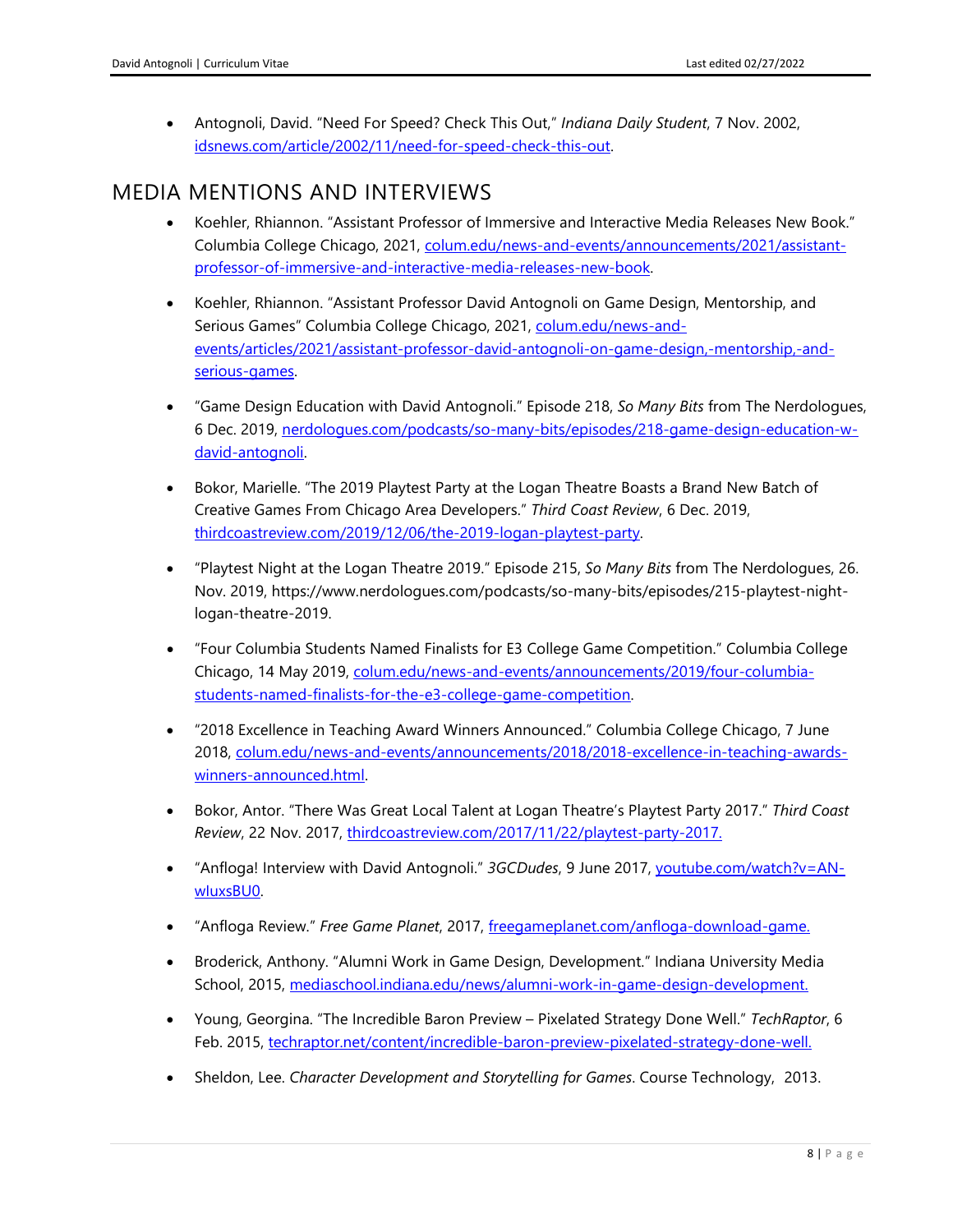- Allred, Cathy. "Startups Take on War Games in Lehi," *Daily Herald*, 2013, [heraldextra.com/news/local/north/lehi/startups-take-on-war-games-in-lehi/article\\_79f410d8](https://www.heraldextra.com/news/local/north/lehi/startups-take-on-war-games-in-lehi/article_79f410d8-bc75-56ea-9d14-38b65dd3e296.html) [bc75-56ea-9d14-38b65dd3e296.html.](https://www.heraldextra.com/news/local/north/lehi/startups-take-on-war-games-in-lehi/article_79f410d8-bc75-56ea-9d14-38b65dd3e296.html)
- "Can You Trust The Trust." Episode 55, *The Gamesmen Podcast*, 4 Apr. 2011, [thegamesmen.com/2011/04/09/the-gamesmen-episode-55-can-you-trust-the-trust.](https://thegamesmen.com/2011/04/09/the-gamesmen-episode-55-can-you-trust-the-trust/)
- Nofsinger, Eric, and Casamassina, Matt. "Making the Conduit," IGN, 30 Jan. 2009, [ign.com/articles/2009/01/30/making-the-conduit.](https://www.ign.com/articles/2009/01/30/making-the-conduit)

## GRANTS, HONORS, AND AWARDS

| $\bullet$ | Nomination for T.P., REBOOT VR Game Dev Awards                                                | 2022           |
|-----------|-----------------------------------------------------------------------------------------------|----------------|
| $\bullet$ | Nominated for Excellence in Teaching Award, Columbia College Chicago                          | 2022           |
| $\bullet$ | Nominated for Best Paper at IEEE CoG 2021, IT University of Copenhagen                        | 2021           |
| $\bullet$ | Assistant Professor Research Grant, Columbia College Chicago                                  | 2021           |
| $\bullet$ | Travel Grant, Columbia College Chicago                                                        | 2020           |
| $\bullet$ | Official Selection for T.P., Logan Theatre Playtest Party                                     | 2019           |
| $\bullet$ | Part Time Faculty Development Grant, Columbia College Chicago                                 | 2018           |
| $\bullet$ | Official Selection for The Cabeus Protocol, Logan Theatre Playtest Party                      | 2018           |
| $\bullet$ | Excellence in Teaching Award, Columbia College Chicago                                        | 2018           |
| $\bullet$ | Official Selection for Nameoki Bottleworks, Logan Theatre Playtest Party                      | 2017           |
| $\bullet$ | Finalist for The Incredible Baron, Concept to Company Utah Game Wars                          | 2013           |
| $\bullet$ | Finalist for The Incredible Baron, Salt Valley Talley Digital Media Contest                   | 2012           |
| $\bullet$ | Winner for Stanley Frost, Best Game for Fun, PlayExpo, University of<br>Wisconsin-Whitewater  | 2008           |
| $\bullet$ | Winner for Stanley Frost, People's Choice, PlayExpo, University of<br>Wisconsin-Whitewater    | 2008           |
| $\bullet$ | Winner for TK11D, Best Game Design Document, PlayExpo, University of<br>Wisconsin-Whitewater  | 2008           |
|           | <b>ACADEMIC SERVICE</b>                                                                       |                |
| $\bullet$ | Academic Technology Steering Committee, Columbia College Chicago                              | 2021 - Current |
| $\bullet$ | Guest Business Owner for architecture studio practice, School of the<br>Art Institute Chicago | 2021           |
|           | Reviewer, Faculty Recognition Award, Columbia College Chicago                                 | 2020 - 2021    |